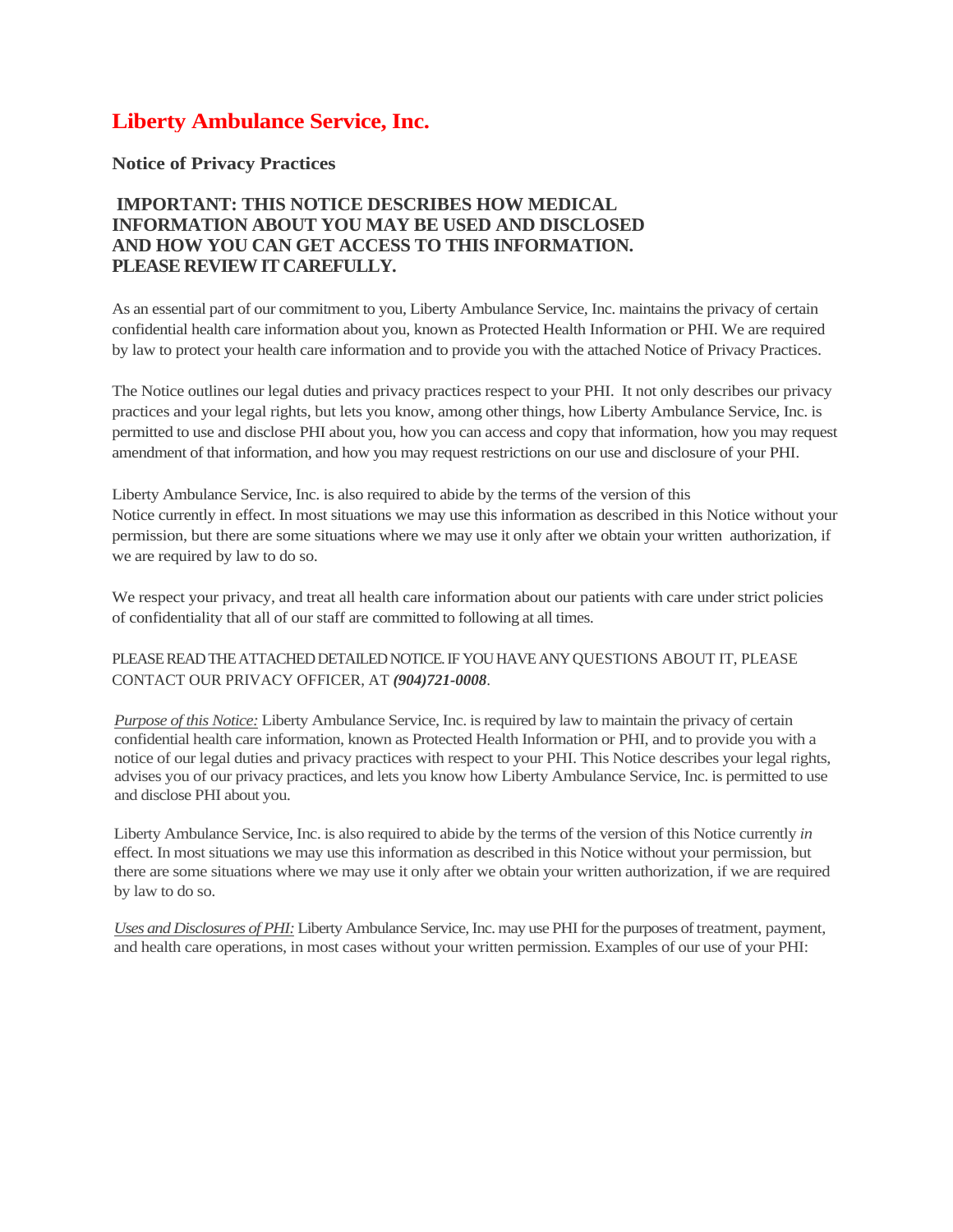For treatment. This includes such things as verbal and written information that we obtain about you and use pertaining to your medical condition and treatment provided to you by us and other medical personnel (including doctors and nurses who give orders to allow us to provide treatment to you). It also includes information we give to other health care personnel to whom we transfer your care and treatment, and includes transfer of PHI via radio or telephone to the hospital or dispatch center as well as providing the hospital with a copy of the written record we create in the course of providing you with treatment and transport.

For payment. This includes any activities we must undertake in order to get reimbursed for the services we provide to you, including such things as organizing your PHI and submitting bills to insurance companies (either directly or through a third party billing company), management of billed claims for services rendered, medical necessity determinations and reviews, utilization review, and collection of outstanding accounts.

For health care operations. This includes quality assurance activities, licensing, and training programs to ensure that our personnel meet our standards of care and follow established policies and procedures, obtaining legal and financial services, conducting business planning, processing grievances and complaints, creating reports that do not individually identify you for data collection purposes, and certain marketing activities.

Reminders for Scheduled Transports and Information on Other Services. We may also contact you to provide you with a reminder of any scheduled appointments for non-emergency ambulance and medical transportation, or for other information about alternative services we provide or other health-related benefits and services that may be of interest to you.

*Use and Disclosure of PHI Without Your Authorization.* Liberty Ambulance Service, Inc. is permitted to use PHI *without* your written authorization, or opportunity to object in certain situations, including:

- For Liberty Ambulance Service, Inc.'s use in treating you or in obtaining payment for services provided to you or in other health care operations;
- For the treatment activities of another health care provider;
- To another health care provider or entity for the payment activities of the provider or entity that receives the information (such as your hospital or insurance company);
- To another health care provider (such as the hospital to which you are transported) for the health care operations activities of the entity that receives the information as long as the entity receiving the information has or has had a relationship with you and the PHI pertains to that relationship;
- For health care fraud and abuse detection or for activities related to compliance with the law;
- To a family member, other relative, or close personal friend or other
- individual involved in your care if we obtain your verbal agreement to do so or if we give you an opportunity to object to such a disclosure and you do not raise an objection. We may also disclose health information to your family, relatives, or friends if we infer from the circumstances that you would not object. For example, we may assume you agree to our disclosure of your personal health information to your spouse when your spouse has called the ambulance for you. In situations where you are not capable of objecting (because you are not present or due to your incapacity or medical emergency), we may, in our professional judgment, determine that a disclosure to your family member, relative, or friend is in your best interest. In that situation, we will disclose only health information relevant to that person's involvement in your care. For example, we may inform the person who accompanied you in the ambulance that you have certain symptoms and we may give that person an update on your vital signs and treatment that is being administered by our ambulance crew;
- To a public health authority in certain situations (such as reporting a birth, death or disease as required by law, as part of a public health investigation, to report child or adult abuse or neglect or domestic violence, to report adverse events such as product defects, or to notify a person about exposure to a possible communicable disease as required by law;
- For health oversight activities including audits or government investigations, inspections, disciplinary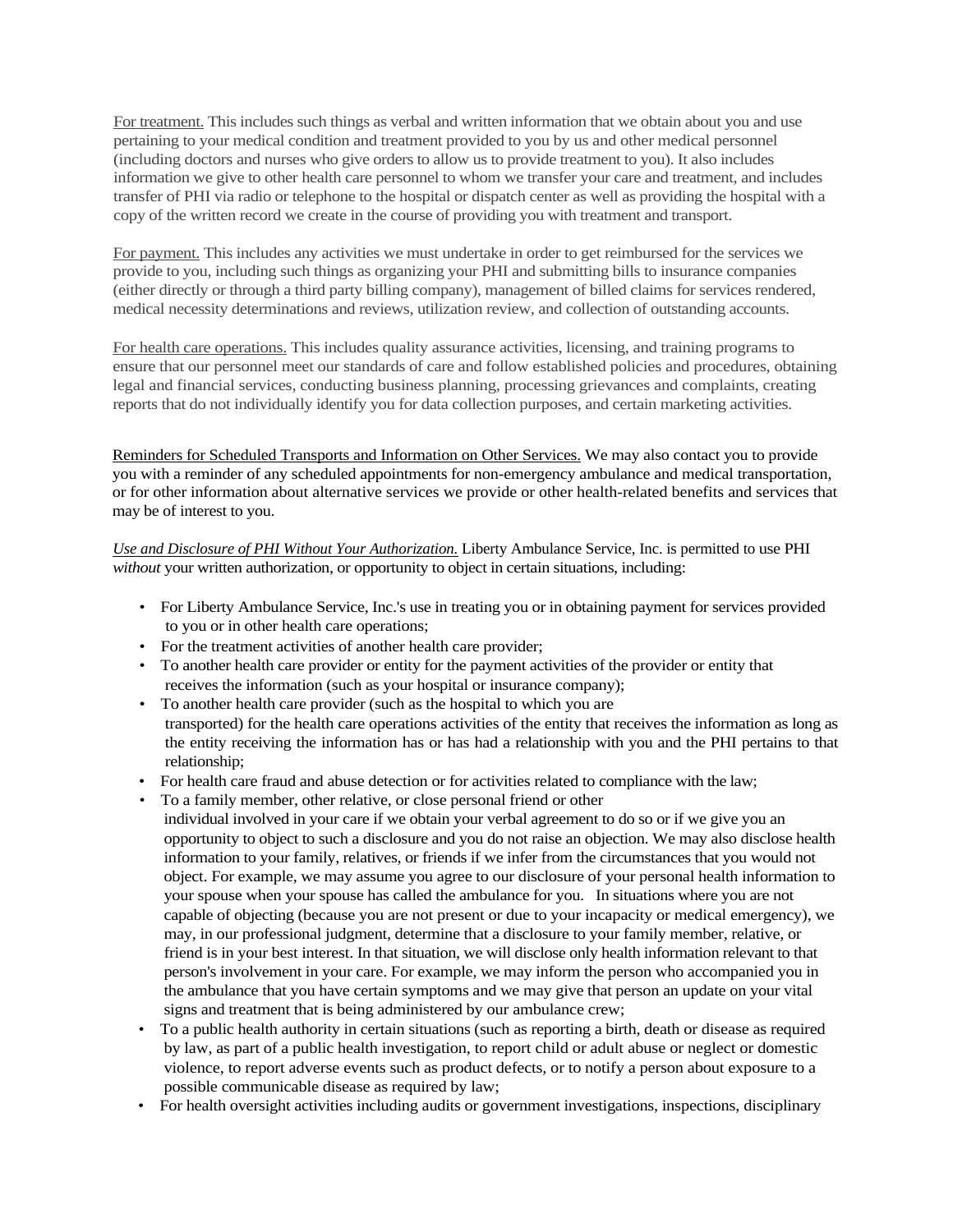proceedings, and other administrative or judicial actions undertaken by the government (or their contractors) by law to oversee the health care system;

- For judicial and administrative proceedings as required by a court or administrative order, or in some cases in response to a subpoena or other legal process;
- For law enforcement activities in limited situations, such as when there is a warrant for the request, or when the information is needed to locate a suspect or stop a crime;
- For military, national defense and security and other special government functions;
- To avert a serious threat to the health and safety of a person or the public at large;
- For workers' compensation purposes, and in compliance with workers' compensation laws;
- To coroners, medical examiners, and funeral directors for identifying a deceased person, determining cause of death, or carrying on their duties as authorized by law;
- If you are an organ donor, we may release health information to organizations that handle organ procurement or organ, eye or tissue transplantation or to an organ donation bank, as necessary to facilitate organ donation and transplantation;
- For research projects, but this will be subject to strict oversight and approvals and health information will be released only when there is a minimal risk to your privacy and adequate safeguards are in place in accordance with the law;
- We may use or disclose health information about you in a way that does not personally identify you or reveal who you are.

Any other use or disclosure of PHI, other than those listed above will only be made with your written authorization, (the authorization must specifically identify the information we seek to use or disclose, as well as when and how we seek to use or disclose it). **You may revoke your authorization at any time, in writing, except to the extent that we have already used or disclosed medical information in reliance on that authorization.**

*Patient Rights:* As a patient, you have a number of rights with respect to the protection of your PHI, including:

*The right to access, copy or inspect your PHI*. This means you may come to our offices and inspect and copy most of the medical information about you that we maintain. We will normally provide you with access to this information within 30 days of your request. We may also charge you a reasonable fee for you to copy any medical information that you have the right to access. In limited circumstances, we may deny you access to your medical information, and you may appeal certain types of denials.

We have available forms to request access to your PHI and we will provide a written response if we deny you access and let you know your appeal rights. If you wish to inspect and copy your medical information, you should contact the privacy officer listed at the end of this Notice.

*The right to amend your PHI.* You have the right to ask us to amend written medical information that we may have about you. We will generally amend your information within 60 days of your request and will notify you when we have amended the information. We are permitted by law to deny your request to amend your medical information only in certain circumstances, like when we believe the information you have asked us to amend is correct. If you wish to request that we amend the medical information that we have about you, you should contact the privacy officer listed at the end of this Notice.